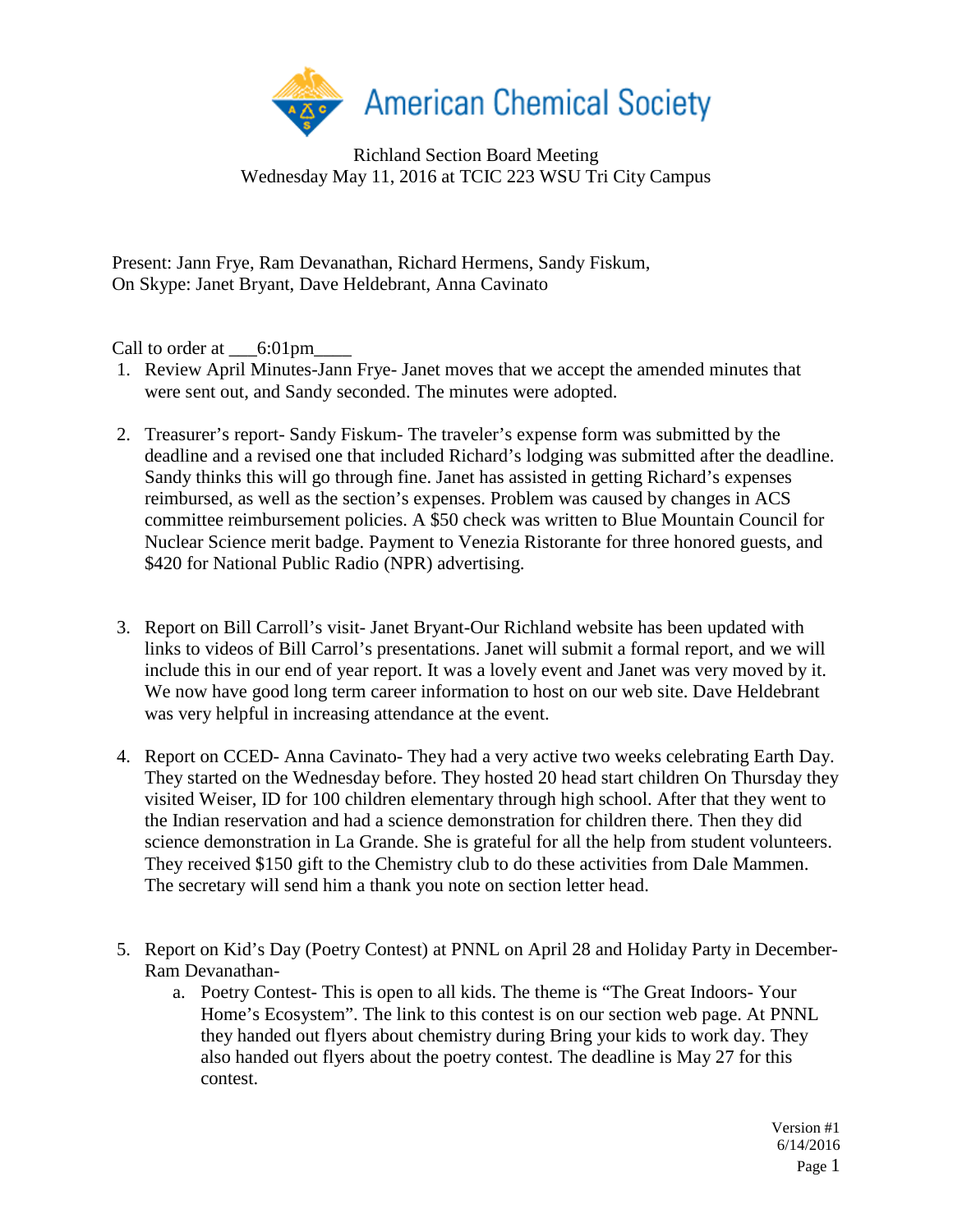

Richland Section Board Meeting

Wednesday May 11, 2016 at TCIC 223 WSU Tri City Campus

- b. ANS EWS has invited us to join their annual Holiday Party at Tri-City Country Club on Saturday December 10; \$25/ticket (venue limited to 100 people); music by Vicki and the Velvetones.- Janet thinks that this is a good thing to support. Sandy said they have invited us for years. She went once and was one of two section members to attend. We voted to support this party and coordinate with them on this. Janet suggested that Ram find a project manager to promote this activity.
- 6. Update on Maryhill meeting and Women's Chemist Retreat- Ram Devanathan
	- a. The Maryhill meeting is coming June 11. Web link for the meeting is: [http://pugetsound.sites.acs.org/Event%20Flyers/2016/Maryhill%20Winery%20and%](http://pugetsound.sites.acs.org/Event%20Flyers/2016/Maryhill%20Winery%20and%20Museum%20Tour.pdf) [20Museum%20Tour.pdf.](http://pugetsound.sites.acs.org/Event%20Flyers/2016/Maryhill%20Winery%20and%20Museum%20Tour.pdf) This is a meeting of various local sections. The sections got a combined grant \$300 to hold this meeting of the sections. The meeting is noon to 2 pm followed by wine tasting, picnic and tour of the museum. Cost is \$10. Reservations are needed. Puget Sound section created a very nice flyer.
	- b. The Pacific Northwest Women in Science Retreat; [\(http://wrspacificnorthwest.com/\)](http://wrspacificnorthwest.com/): \$150 support available from the section for someone to attend.- This is the fourth annual retreat. It is July 8-10 at Camp MacGruder, Rockaway Beach OR. We will sponsor one early career woman scientist. It does not have to be a chemist. Ram has created a short form for applicants who wish to go to the retreat and apply for the grant. He will email the form for comment. There is an opportunity to present a technical poster. We need to circulate this form quickly, because we would like our deadline to be May 27. The event registration closes on June 3. Cost \$120 for graduate students, \$140 for early career professionals. Janet would like us to give credit for chemists, ACS members and also for wanting to present their work when evaluating the forms.
- 7. Latest news about NORM 17 and 19- Janet Bryant- Janet has spent 12 hours dealing with NORM issues. We have a number of local colleagues attending NORM in Anchorage. This is her first meeting as chair of the region. NORM 17 will be hosted by Corvallis, instead of NORM18 as planned due to failure of original plan to have it in Salt Lake. Richland Section is on track to hold the NORM 19. Janet has bids from three venues to host the event. (PNNL WSU; CBC/Red Lion; Convention Center/ Hotel) And the section has been encouraged by Allison Campbell to hold it in a new PNNL facility being built right now. This building will be available by NORM 18 if this is desired. Allison also is encouraging us to host the NORM 18 meeting instead of NORM 19. If we want to do this we would amend our proposal to the NOR board at the Anchorage meeting.
- 8. Nuclear Science Merit Badge- The program was a great success. Frannie Smith was very helpful with this. This was held at CBC because WSU did not respond in a timely manner. This meant that the B reactor tour could not be included, but we did tour the Tri-Cities Cancer Center.
- 9. Picnic- Dave had no update on this. He will check on it.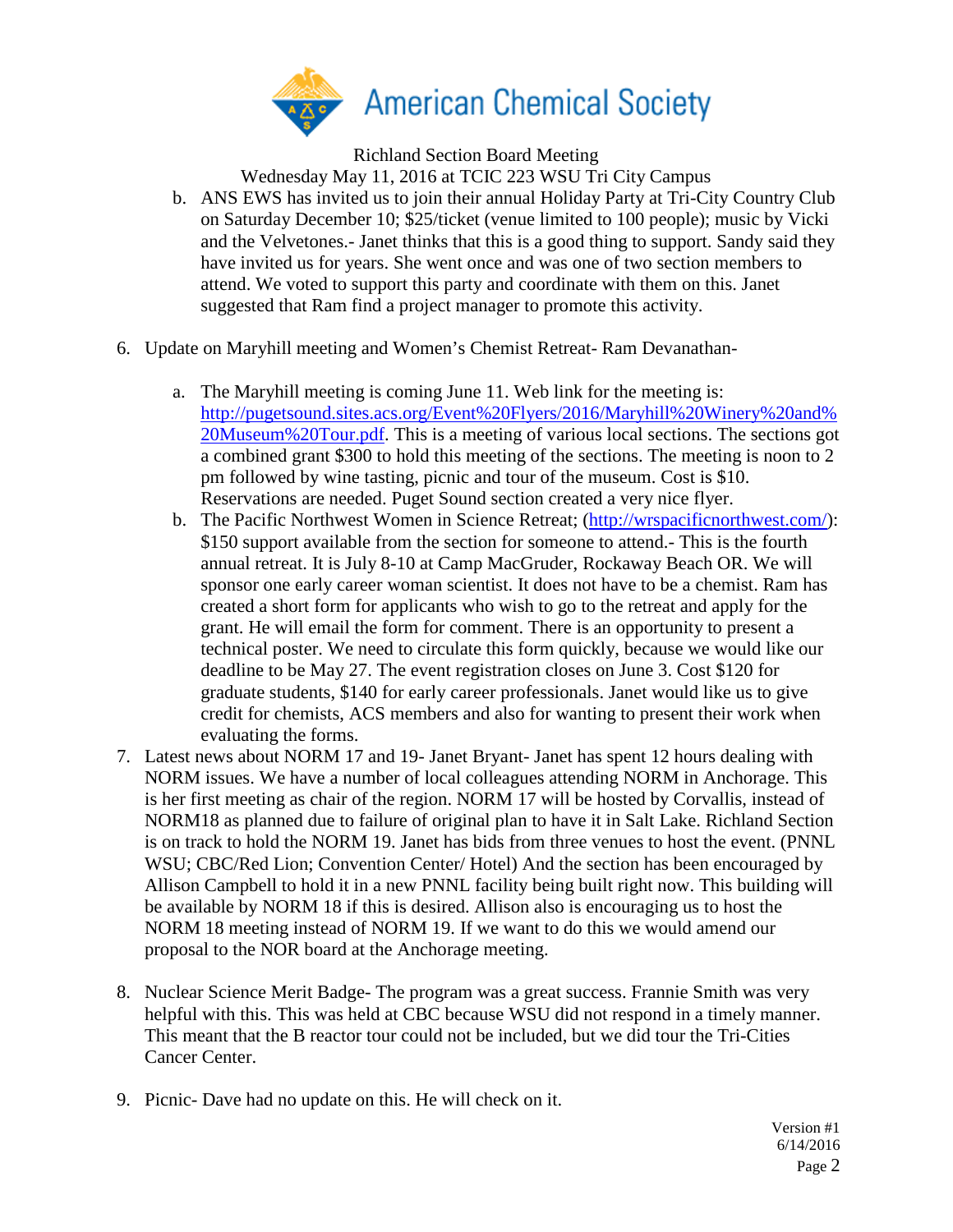

Richland Section Board Meeting Wednesday May 11, 2016 at TCIC 223 WSU Tri City Campus

- 10. Career Fair update- Dave Heldebrant-Dave will need a lot of help. He has too much on his plate at work to be the lead on this. He needs a committee of people to make phone calls to companies. All of the ground work has been done, we have the list of companies and emails. Ram suggested that the students help with the calling. Janet suggested we take credit for the two career events that we did as interim progress in our IPG grant.
- 11. Project Seed- Anna was able to recruit a junior in high school to work with her this summer. She is Hispanic and is very excited to work with Anna in her lab. Anna will need \$900 check made out to EOU in June to support this student. Anna will send Sandy the details.
- 12. ACS Committees- Members who want to serve on an ACS committee must fill out an on line preference form no later than June 4.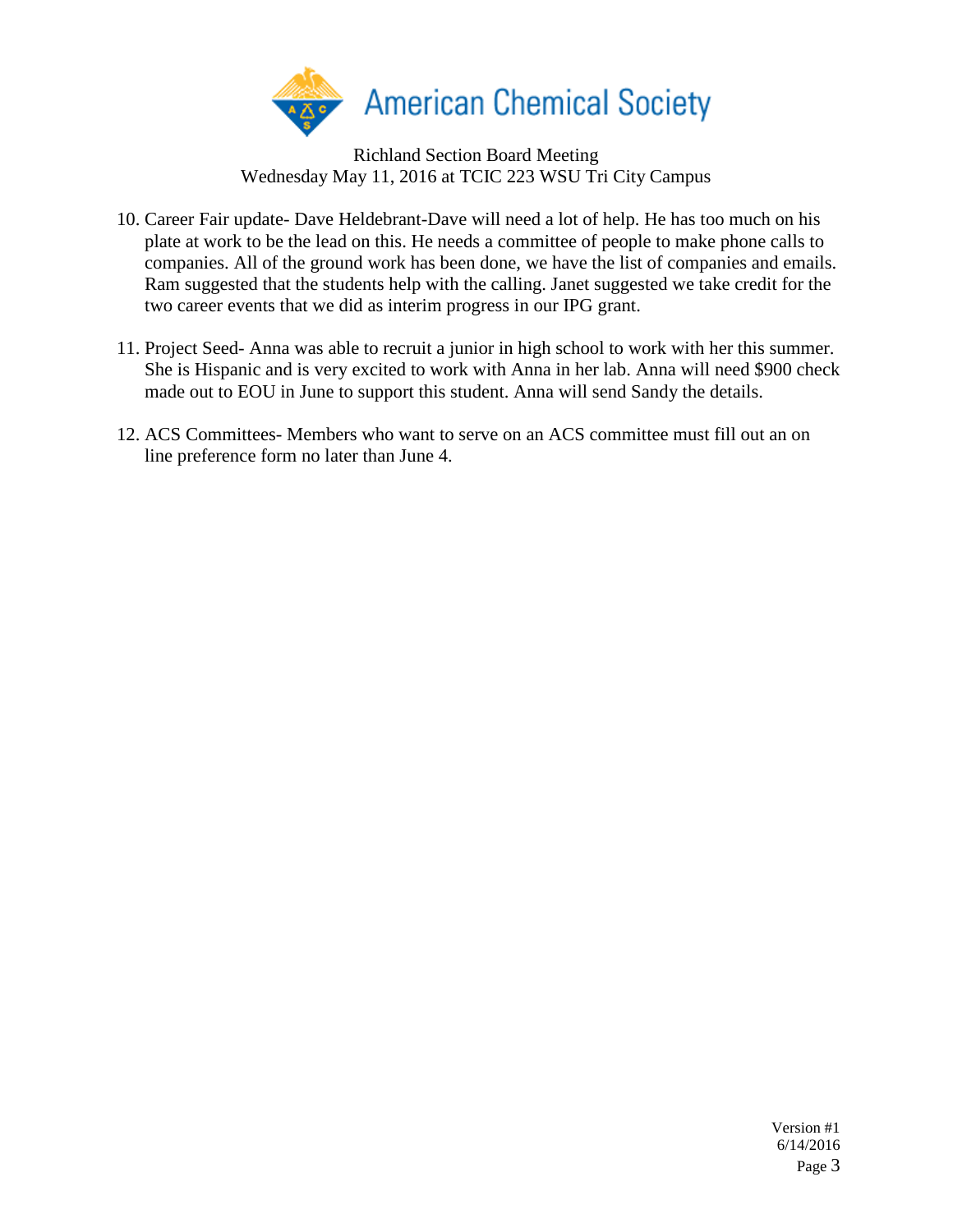

## Richland Section Board Meeting Wednesday May 11, 2016 at TCIC 223 WSU Tri City Campus **ACS Richland Section Treasurer's Report**

 $M<sub>ov</sub> 11, 2016$ 

| <b>Activities</b>                                                          |             |                                                                                                                                                                                                                                                                                                                                                                                                                                                                                           |  |
|----------------------------------------------------------------------------|-------------|-------------------------------------------------------------------------------------------------------------------------------------------------------------------------------------------------------------------------------------------------------------------------------------------------------------------------------------------------------------------------------------------------------------------------------------------------------------------------------------------|--|
| I submitted the Councilor travel expense form to the ACS on 4/18/16        |             |                                                                                                                                                                                                                                                                                                                                                                                                                                                                                           |  |
| I submitted the revised Councilor travel expense form to the ACS on 5/4/16 |             | May 11, 2016<br><b>Budget</b><br>Directed to:<br>Category<br>Date<br><b>Budget</b><br>Category<br>Date Paid<br>Description; check number<br>General support grant; 1083<br>4/18/2016<br>21i<br>Councilor travel to spring ACS meeting; 1084<br>19<br>4/18/2016<br>Dinners for 3 honored guest (symposium); debit<br>4/22/2018<br>21g<br>Councilor lodging at spring ACS meeting; 1085<br>19<br>5/4/2016<br>5/7/2016<br>On-air advertising for April 2016 lecture; 1086<br>16 <sub>b</sub> |  |
|                                                                            |             |                                                                                                                                                                                                                                                                                                                                                                                                                                                                                           |  |
| <b>Starting Balance</b>                                                    |             |                                                                                                                                                                                                                                                                                                                                                                                                                                                                                           |  |
| Savings                                                                    | \$18,861.98 |                                                                                                                                                                                                                                                                                                                                                                                                                                                                                           |  |
| Checking                                                                   | \$18,561.72 |                                                                                                                                                                                                                                                                                                                                                                                                                                                                                           |  |
| <b>Receipts</b>                                                            |             |                                                                                                                                                                                                                                                                                                                                                                                                                                                                                           |  |
|                                                                            |             |                                                                                                                                                                                                                                                                                                                                                                                                                                                                                           |  |
| From                                                                       | Amount      |                                                                                                                                                                                                                                                                                                                                                                                                                                                                                           |  |
|                                                                            |             |                                                                                                                                                                                                                                                                                                                                                                                                                                                                                           |  |
|                                                                            |             |                                                                                                                                                                                                                                                                                                                                                                                                                                                                                           |  |
| Total receipts this period                                                 | \$0.00      |                                                                                                                                                                                                                                                                                                                                                                                                                                                                                           |  |
|                                                                            |             |                                                                                                                                                                                                                                                                                                                                                                                                                                                                                           |  |
| <b>Expenses</b>                                                            |             |                                                                                                                                                                                                                                                                                                                                                                                                                                                                                           |  |
|                                                                            |             |                                                                                                                                                                                                                                                                                                                                                                                                                                                                                           |  |
| To (date billed)                                                           | Amount      |                                                                                                                                                                                                                                                                                                                                                                                                                                                                                           |  |
| BSA/Nuclear Science Merit Badge                                            | \$50.00     |                                                                                                                                                                                                                                                                                                                                                                                                                                                                                           |  |
| <b>Richard Hermens</b>                                                     | \$896.75    |                                                                                                                                                                                                                                                                                                                                                                                                                                                                                           |  |
| Venizia Ristorante                                                         | \$65.02     |                                                                                                                                                                                                                                                                                                                                                                                                                                                                                           |  |
| <b>Richard Hermens</b>                                                     | \$963.69    |                                                                                                                                                                                                                                                                                                                                                                                                                                                                                           |  |
| Northwest Public Radio                                                     | \$420.00    |                                                                                                                                                                                                                                                                                                                                                                                                                                                                                           |  |
|                                                                            |             |                                                                                                                                                                                                                                                                                                                                                                                                                                                                                           |  |
| Total spent this period                                                    | \$2,395.46  |                                                                                                                                                                                                                                                                                                                                                                                                                                                                                           |  |
| <b>Ending Balance</b>                                                      |             |                                                                                                                                                                                                                                                                                                                                                                                                                                                                                           |  |
| Savings                                                                    | \$18,861.98 |                                                                                                                                                                                                                                                                                                                                                                                                                                                                                           |  |
| Checking                                                                   | \$16,166.26 |                                                                                                                                                                                                                                                                                                                                                                                                                                                                                           |  |